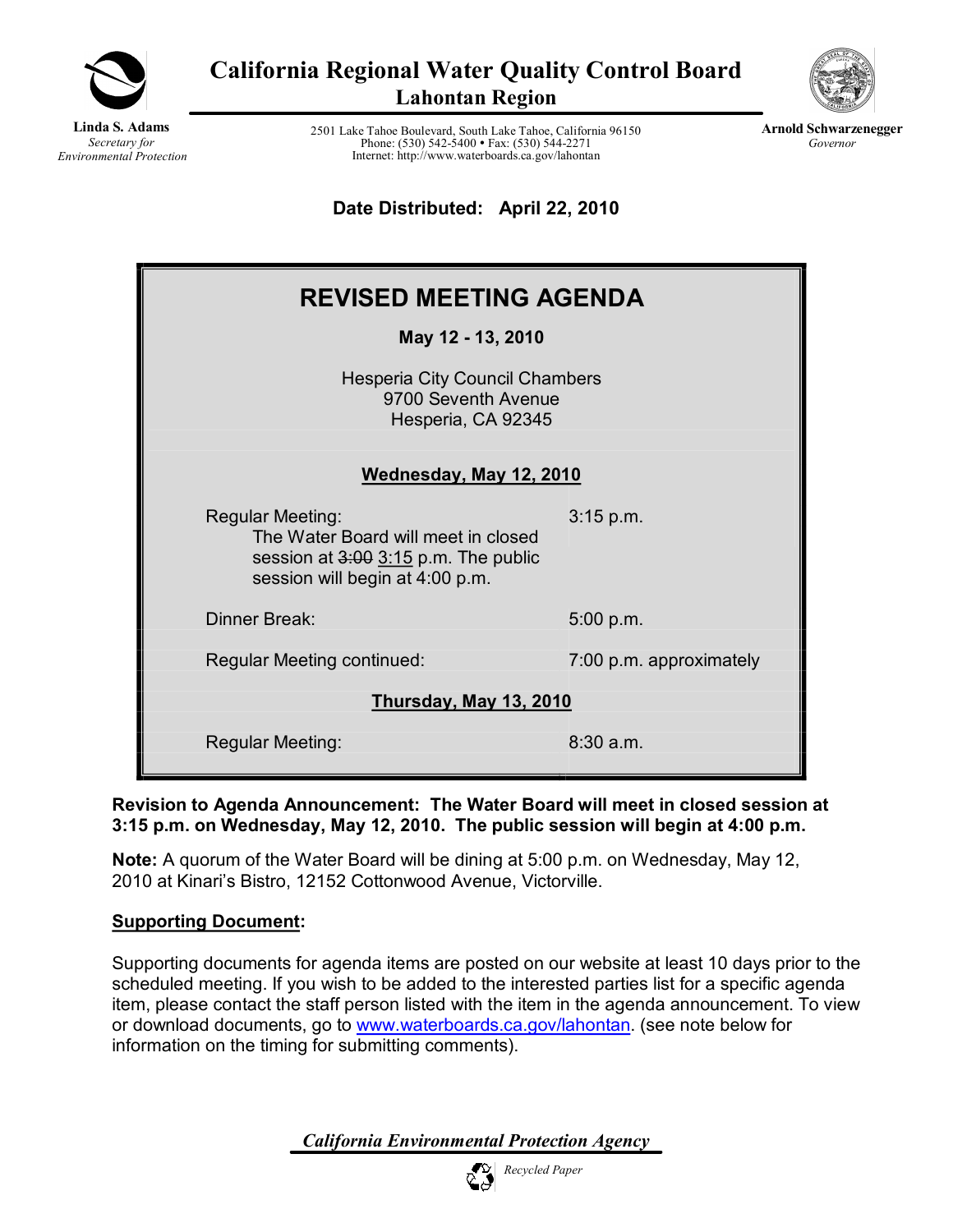## **Submittal of Written Material for Water Board Consideration:**

Comments on individual items are welcome and encouraged. Written comments on an agenda item must be submitted on or before the due date listed in the hearing notice associated with the agenda item. Hearing notices are distributed to persons who have indicated they want to receive information about a specific item and are posted on the Water Board's web site [\(www.waterboards.ca.gov/lahontan\)](http://www.waterboards.ca.gov/lahontan). For items that do not have a separate hearing notice with specific due dates, written comments must be submitted at least ten (10) days before the meeting. This allows time to distribute the material to Water Board members in advance of the meeting, providing the opportunity for the members to read and consider the information submitted. Pursuant to Title 23 California Code of Regulations, section 648.4, the Water Board may refuse to admit written testimony into evidence unless the proponent can demonstrate why he or she was unable to submit the material on time or that compliance with the deadline would otherwise create a hardship. If any other party demonstrates prejudice resulting from admission of the written testimony, the Water Board may refuse to admit it.

A copy of the procedures governing Water Board meetings may be found at Title 23, California Code of Regulations, section 647 et seq., and is available upon request. Hearings before the Water Board are not conducted pursuant to Government Code section 11500 et seq*.*

### **General Meeting Information:**

The meeting room is accessible to people with disabilities. If you have special accommodations or language needs, please contact Laurie Applegate at least five days prior to the meeting date at (530) 542-5414 or LApplegate@waterboards.ca.gov. TTY/TDD/Speech-to-Speech users may dial 7-1-1 for the California Relay Service.

The following items are numbered for identification purposes only and will not necessarily be considered in this order. Public hearings will not be called to order prior to the time specified. If, due to time constraints, the Water Board is unable to consider all of the items scheduled for Wednesday, the item(s) not heard will be considered on Thursday, beginning at 8:30 a.m. All Board files, exhibits and agenda material pertaining to items on this agenda are hereby made a part of the record for the appropriate item.

Anyone wishing to present a Microsoft PowerPoint® presentation during the meeting, using the Water Board's projector, must provide the presentation to the Water Board on either a CD or via email at least three working days prior to the meeting. Please contact the staff person listed for the agenda item of interest.

### **REGULAR MEETING**

#### *Wednesday, May 12, 2010 – 3:15 p.m.*

- **1. CLOSED SESSION \***
	- a. **Discussion of Significant Exposure to Litigation. Authority: Government Code Section 11126(e)(2)(B)(I).**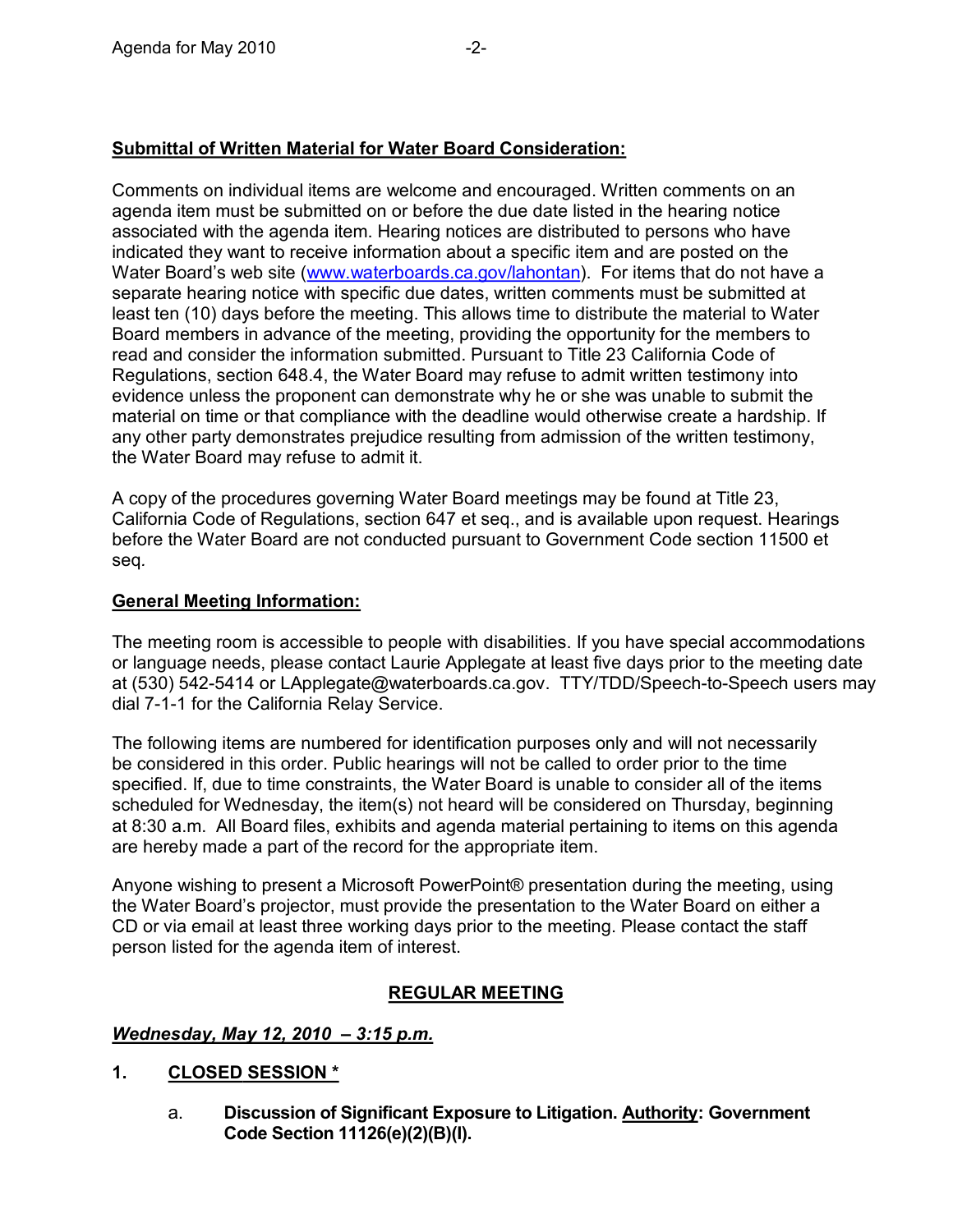- b. **Discussion to Decide Whether to Initiate Litigation. Authority: Government Code Section 11126(e)(2)(c)(I).**
- c. **Discussion of Litigation filed by the State of California and the Regional Water Quality Control Board, Lahontan Region, v. Glen R. Hammond and Limited Partners, Kern County Superior Court Case No. 235695. Authority: Government Code Section 11126(e).**
- d. **Discussion of Litigation: Regional Water Quality Control Board, Lahontan Region v.Mary Ann Ferguson, et al., Placer County Superior Court Case No. T CV 1002. Authority: Government Code Section 11126(e).**
- e. **Discussion of Litigation: People of the State of California ex rel. California Regional Water Quality Control Board, Lahontan Region v.Thomas E. Erickson et al., El Dorado Superior Court Case No. SC20010089. Authority: Government Code Section 11126(e).**
- f. **Discussion of Litigation: Atlantic Richfield Company v. State of California, State Water Resources Control Board, California Regional Water Quality Control Board, Lahontan Region, et al., Los Angeles County Superior Court Case No. BC380474. Authority: Government Code Section 11126(e).**
- g. **Discussion of Litigation: Sierra Forest Legacy et al. v. California Regional Water Quality Control Board, Lahontan Region, et al., El Dorado County Superior Court Case No. SC20090123. Authority: Government Code section 11126(e).**
- h. **Discussion of Litigation (Petition for Review of Lahontan Water Board Action Filed with the State Water Resources Control Board): Sierra Forest Legacy et al. v. Lahontan Regional Water Quality Control Board (SWRCB/OCC File No. A2025). Authority: Government Code section 11126(e).**
- i. **Discussion of Litigation: Sarbjit S. Kang, an individual and Kang Property, Inc. v. California Regional Water Quality Control Board, Lahontan Region; and California State Water Resources Control Board, El Dorado County Superior Court Case No. SC20090234. Authority: Government Code section 11126(e).**
- j. **Discussion of Litigation: In re East West Development V, LP, LLLP, et al., United States Bankruptcy Court for the District of Delaware, Case No. 1010452 (BLS). Authority: Government Code section 11126(e).**
- k. **Discussion of Personnel Matters. Authority: Government Code Section 11126(a).**

<sup>\*</sup> At any time during the regular session, the Board may adjourn to a closed session to consider litigation, personnel matters, or to deliberate on a decision to be reached based upon the evidence introduced in the hearing. Discussion of litigation is within the attorney-client privilege and may be held in closed session. Authority: Government Code Section 11126(a), (c)(3) and (e).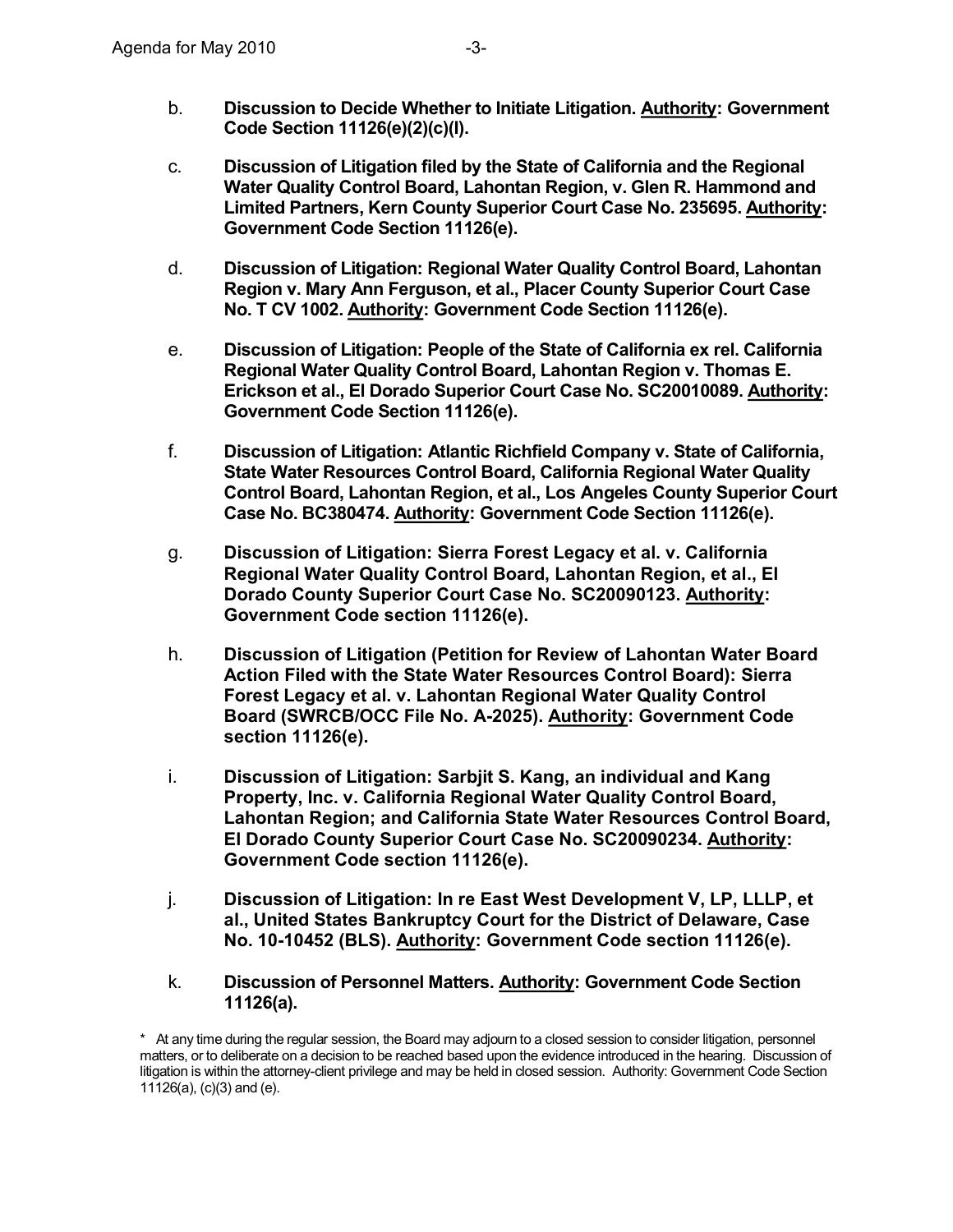- **2. Executive Officer's Report** (The Water Board will not be asked to take any formal action; however, it may provide direction to staff.) (Harold Singer)
	- **Discussion of Standing Items**
	- **Notification of Spills (Pursuant to Section 13271, California Water Code and Section 25180.7, California Health and Safety Code)**
	- **Notification of Closure of Underground Storage Tank Cases (Pursuant to Article 11, Division 3, Chapter 16, Title 23, California Code of Regulations)**
	- **Violation Reports**

### *Wednesday, May 12, 2010 – Approximately 7:00 p.m.*

#### **INTRODUCTIONS**

#### **3. PUBLIC FORUM**

Any person may address the Water Board regarding a matter within the Water Board's jurisdiction that is not related to an item on this meeting agenda. Comments will generally be limited to five minutes, unless otherwise directed by the Chair. Any person wishing to make a longer presentation should contact the Executive Officer at least ten days prior to the meeting. Comments regarding matters that are under development for future meetings will be restricted. (See [http://www.waterboards.ca.gov/lahontan/board\\_info/agenda/upcoming.shtml#top](http://www.waterboards.ca.gov/lahontan/board_info/agenda/upcoming.shtml) )

### **4. MINUTES**

Minutes of the Regular Meeting of April 14-15, 2010 in South Lake Tahoe (Laurie Applegate)

### **5. ADOPTION OF UNCONTESTED CALENDAR**

Items denoted by  $(**)$  are expected to be routine and non-controversial. The Water Board will act on these items at one time without discussion. If any Water Board member, staff member, or interested party requests discussion, the item will be removed from the Uncontested Calendar to be considered separately. Requests to have an item removed from the uncontested calendar can be made in advance of the meeting by writing to the Water Board or by calling the Water Board's Executive Officer or the request can be made to the Water Board at the meeting on the Wednesday before the vote on the Uncontested Calendar.

### **OTHER BUSINESS**

- **\*\*6. [Resolution Authorizing the Executive Officer to sign the Record of Decision for](http://www.waterboards.ca.gov/lahontan/board_info/agenda/2010/may/siad.pdf)  the Building 210 Area, Sierra Army Depot, Herlong, Lassen County,** (James Brathovde)
- \*\*See Item 5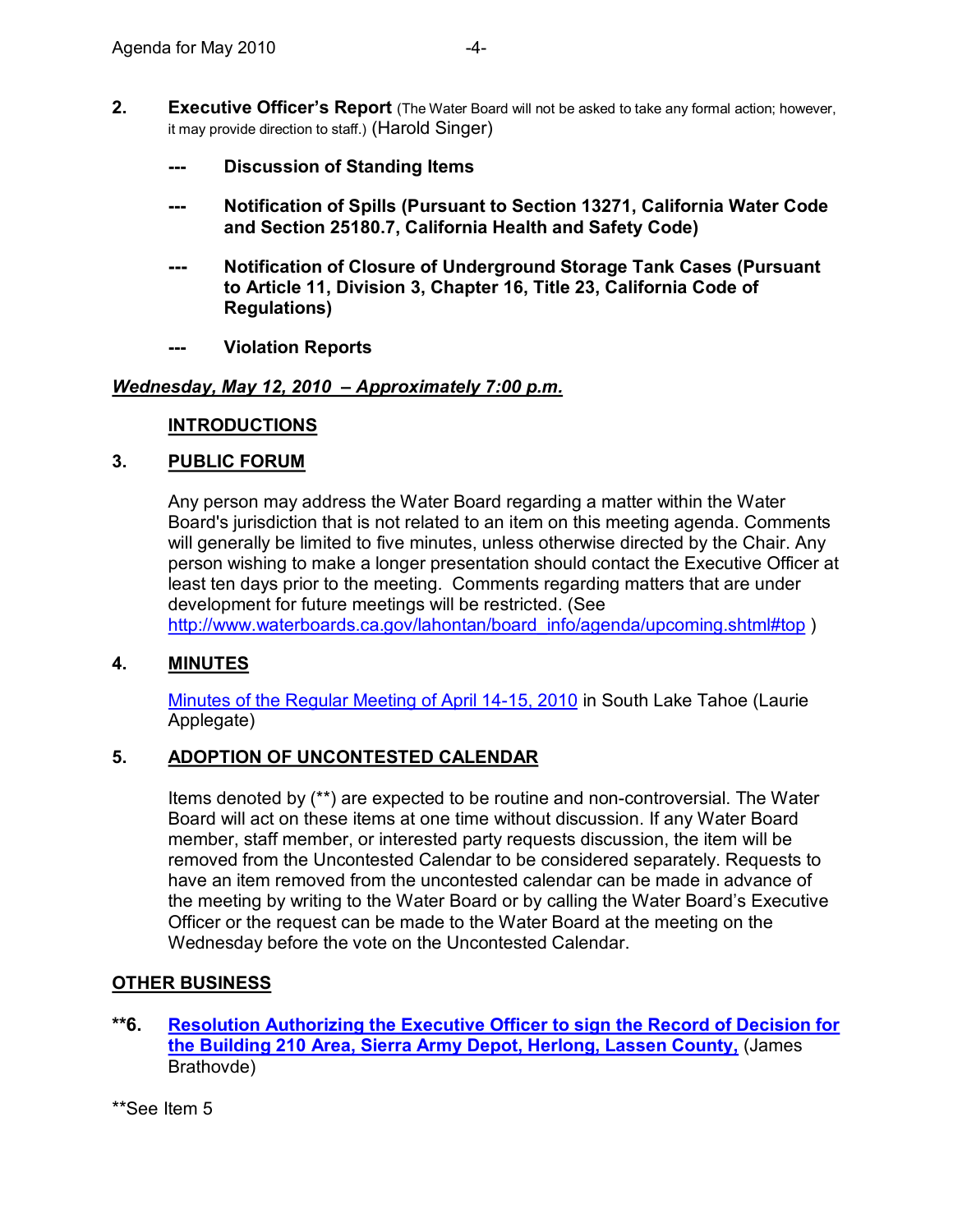**7. Staff Report Evaluation of Potential Water Quality Impacts from Dairy Operations and [Development of Regulatory](http://www.waterboards.ca.gov/lahontan/board_info/agenda/2010/may/dairy_strat.pdf) Strategy** (This is an informational item only. There will be no formal action taken. The Water Board may provide direction to staff.) (Ghasem-Pourghasemi)

## *Thursday, May 13, 2010 – 8:30 a.m.*

## **ENFORCEMENT**

**8. Consideration of a [Settlement Agreement and](http://www.waterboards.ca.gov/lahontan/water_issues/programs/waste_discharge_requirements/barstow/barstow_wwtp.shtml) Stipulation for Administrative Civil Liability for the City of Barstow, Barstow Wastewater Treatment Plant, San Bernardino County** (The Water Board will consider whether or not to accept a proposed settlement of claims for administrative civil liability. The Water Board will consider adopting or rejecting the proposed order. If the Water Board rejects the proposed order, the Water Board may provide direction to the Prosecution Team.) (John Steude)

## **WASTE DISCHARGE REQUIREMENTS**

**9. Green Valley Foods, Cheese Processing Facility Class ll Surface Impoundment, [San Bernardino](http://www.waterboards.ca.gov/lahontan/board_info/agenda/2010/mar/greenvalleyfoods.pdf) County** (The Water Board will consider adopting Waste Discharge Requirements regulating the discharge from the cheese processing facility.) (Brianna Bergen)

## **OTHER BUSINESS**

### **10. Reports by Chair and Board Members**

### **ADJOURNMENT**

Any person aggrieved by an action of the California Regional Water Quality Control Board, Lahontan Region that is subject to review as set forth in Water Code section 13320(a), may petition the State Water Resources Control Board (State Water Board) to review the action. Any petition must be made in accordance with Water Code section 13320 and California Code of Regulations, title 23, sections 2050 and following. The State Water Board must receive the petition by 5:00 p.m., 30 days after the date the action was taken, except that if the thirtieth day following the date the action was taken falls on a Saturday, Sunday, state holiday or furlough day, the petition must be received by the State Water Board by 5:00 p.m. on the next business day. Copies of the law and regulation applicable to filing petitions may be found on the Internet at:

[http://www.waterboards.ca.gov/public\\_notices/petitions/water\\_quality](http://www.waterboards.ca.gov/public_notices/petitions/water_quality) or will be provided upon request.

**Note:** A listing of pending applications for Water Quality Certification pursuant to Section 401 of the Clean Water Act may be obtained by calling:

For the Northern Lahontan Basin, Tobi Tyler in South Lake Tahoe at (530) 542-5435, [ttyler@waterboards.ca.gov](mailto:ttyler@waterboards.ca.gov)

For the Southern Lahontan Basin, Jan Zimmerman in Victorville at (760) 241 7376, jzimmerman@waterboards.ca.gov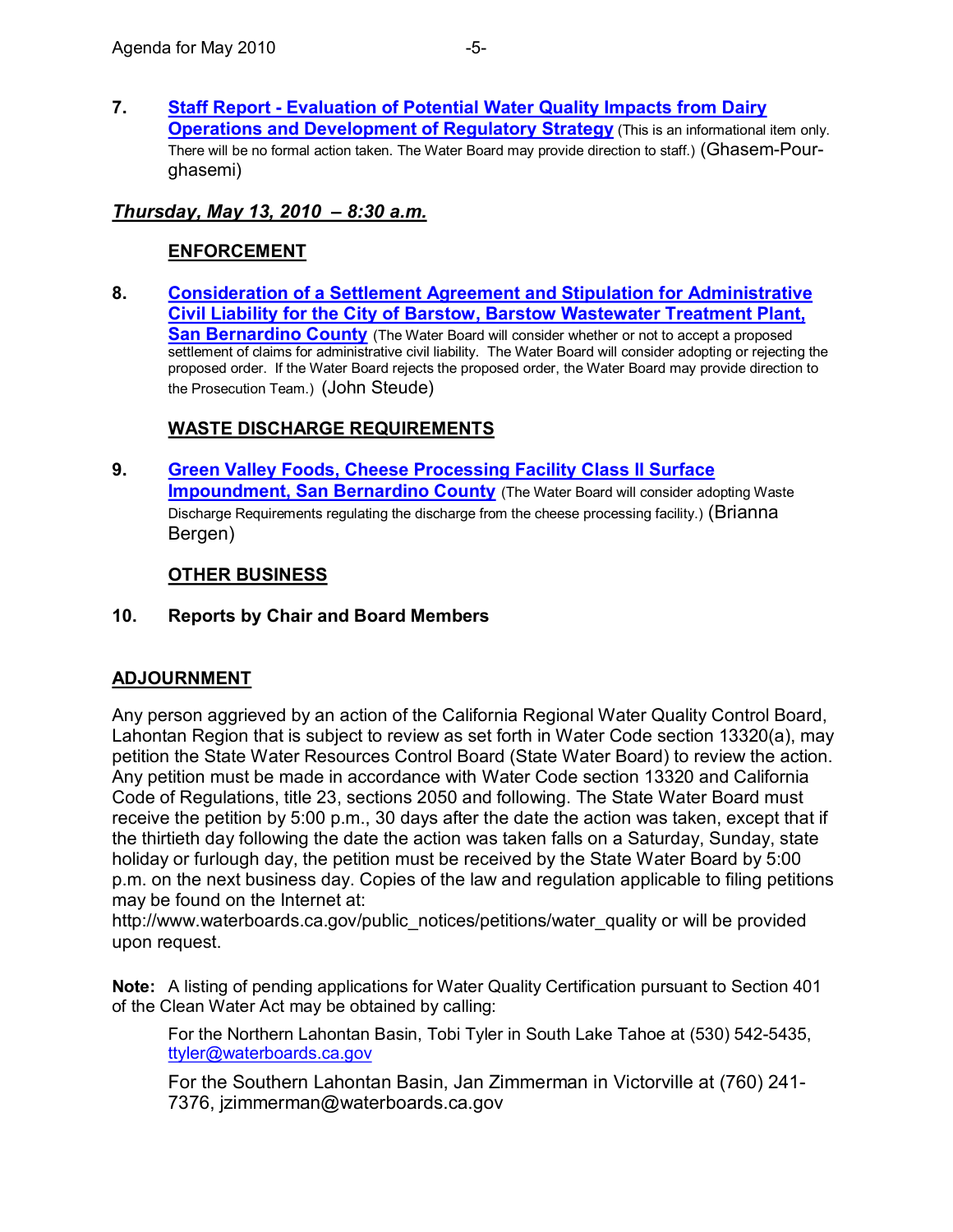The Regional Water Quality Control Board, Lahontan Region, has a home page that can be accessed on the Internet, at: <http://www.waterboards.ca.gov/lahontan>

The Lahontan Water Board will be considering many items during this meeting which may result in Board action or direction to staff. We encourage input from all people interested in a given item or issue, so that when we act, our decision is based on all available information. Although an oath is not administered in most of the proceedings before this Board, **we expect all statements made before this Board to be truthful with no attempts to mislead this Board by false statements, deceptive presentation or failure to include essential information.**

The Board encourages all people in or near a Board meeting to refrain from engaging in inappropriate conduct. Inappropriate conduct may include disorderly, contemptuous or insolent behavior, breach of peace, boisterous conduct, violent disturbance or other unlawful interference in the Board's proceedings. Such conduct could subject you to contempt sanctions by the superior court (Govt. C Sec 11455.10).

The Board Chairperson may impose sanctions, including reasonable expenses and attorney's fees, on any party for bad faith actions, frivolous tactics or actions intended to cause unnecessary delay by a party or the party's attorney or representative (Govt. C Sec 11455.30).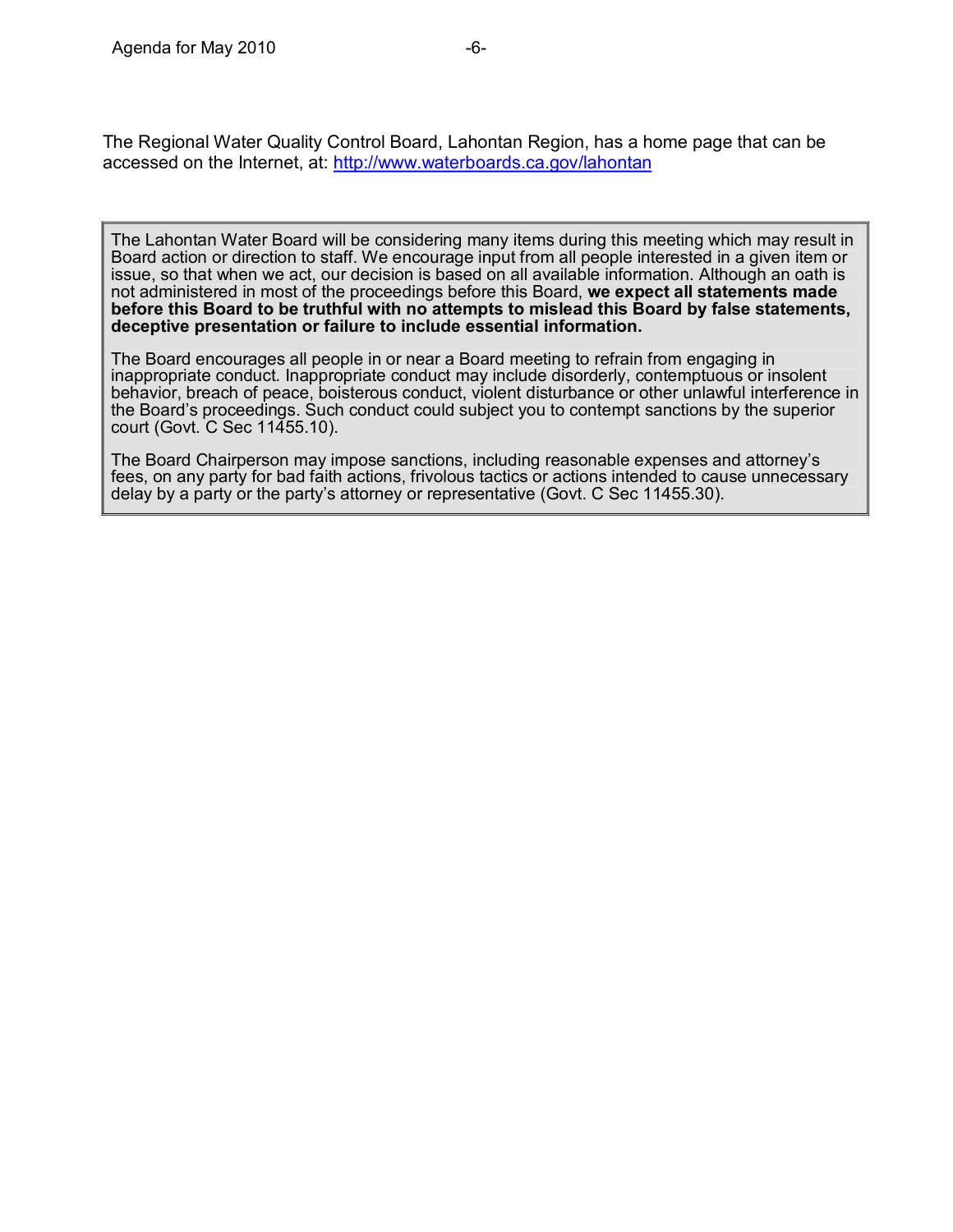# **CALIFORNIA WATER QUALITY CONTROL BOARD LAHONTAN REGION**

Main Office: 2501 Lake Tahoe Blvd., South Lake Tahoe, CA 96150 (530) 542-5400 Branch Office: 14440 Civic Dr., Suite 200, Victorville, CA 92392 (760) 2416583

#### **LAHONTAN WATER BOARD MEMBERS**

| <b>Name</b>                                                                                                                                              | <b>Location of Residence or Business</b>                                                                                                                                                                                    |                                     | <b>Appointment Category</b>                                                                                                                                                                                   |  |
|----------------------------------------------------------------------------------------------------------------------------------------------------------|-----------------------------------------------------------------------------------------------------------------------------------------------------------------------------------------------------------------------------|-------------------------------------|---------------------------------------------------------------------------------------------------------------------------------------------------------------------------------------------------------------|--|
| Jack Clarke, Chair<br>Don Jardine, Vice Chair<br>Mike Dispenza<br>James Charlton<br>R. Keith Dyas<br>Amy Horne, Ph.D.<br>Eric Sandel<br>Vacant<br>Vacant | <b>Apple Valley</b><br>Markleeville<br>Palmdale<br>Palmdale<br>Rosamond<br>Truckee<br>Truckee                                                                                                                               |                                     | <b>Water Supply</b><br><b>County Government</b><br>Municipal Government<br>Public<br>Industrial Water Use<br>Rec., Fish and Wildlife<br><b>Water Quality</b><br>Irrigated Agriculture<br><b>Water Quality</b> |  |
| <b>LAHONTAN WATER BOARD STAFF</b>                                                                                                                        |                                                                                                                                                                                                                             |                                     |                                                                                                                                                                                                               |  |
| Harold J. Singer<br>Executive Officer                                                                                                                    | Lauri Kemper<br><b>Assistant Executive Officer</b><br>and Ombudsman                                                                                                                                                         | David Coupe<br>Counsel to the Board | Laurie Applegate<br><b>Executive Assistant</b>                                                                                                                                                                |  |
| South Lake Tahoe Office:                                                                                                                                 | Chuck Curtis, Manager, Cleanup and Enforcement Division<br>Chein Kao, Chief, Leviathan Mine Unit<br>Scott Ferguson, Chief, Enforcement & Special Projects Unit<br>Richard Booth, Chief, Cleanup and Site Investigation Unit |                                     |                                                                                                                                                                                                               |  |
|                                                                                                                                                          | Vacant, Manager, North Lahontan Watersheds Division (Vacant)<br>Alan Miller, Chief, North Basin Regulatory Unit<br>Doug Smith, Chief, TMDL Unit<br>Douglas Cushman, Chief, Non-Point Source Unit                            |                                     |                                                                                                                                                                                                               |  |
| Victorville Office:                                                                                                                                      | Mike Plaziak, Manager, Southern Lahontan Watershed Division<br>Cindi Mitton, Chief, South Basin Regulatory Unit<br>Patrice Copeland, Chief, Land Disposal Unit                                                              |                                     |                                                                                                                                                                                                               |  |

The primary responsibility of the Water Board is to protect the quality of the surface and groundwater within the Region for beneficial uses. The duty is carried out by formulating and adopting water quality plans for specific ground or surface water bodies; by prescribing and enforcing requirements on domestic and industrial waste dischargers, and by requiring cleanup of water contamination and pollution. Specific responsibilities and procedures of the Board are outlined in the Porter-Cologne Water Quality Control Act.

Regular meetings of the Water Board are normally held on the second Wednesday and Thursday of each month. Meeting locations vary but generally alternate between the north and south basins of the region.

Recordings are made of each Water Board meeting and these tapes/ CDs are retained in the Water Board's office for two years. Anyone desiring copies should contact Laurie Applegate at (530) 542-5414, for the current fee schedule for copies.